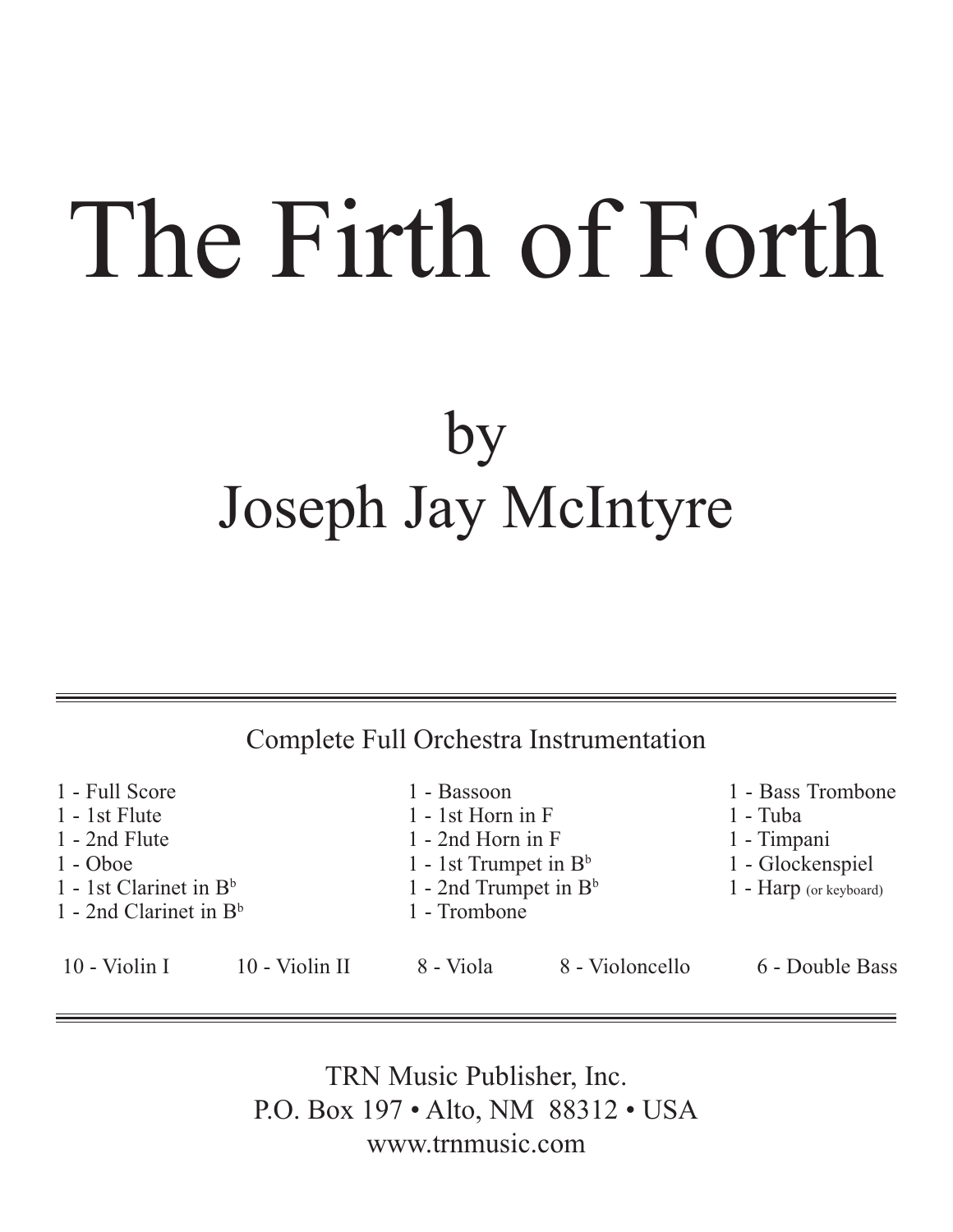## The Firth of Forth *Commissioned by the Maryland Classic Youth Orchestra*

#### **About the Music - - -**

 **The Firth of Forth** is the estuary (or "firth") of Scotland's river "Forth," where it flows into the North Sea. The area is probably best known for the massive bridge spanning the Forth. Built in 1890, the all steel bridge was "overbuilt" to assure those who crossed that it could withstand the harsh punishment from the fierce storms which frequent the area. This piece, written for young players, exemplifies both the the might of the beautiful bridge, with the strong opening statement in the strings and timpani, and the serene beauty of the Scottish countryside with the middle section featuring winds, harp and trumpet solo. The harp part can easily be substituted with a keyboard instrument.

#### **About the Composer - - -**



 **Joseph Jay McIntyre**, percussionist, composer, conductor, and teacher, resides in the Washington D.C. area. Currently principal timpanist with the Maryland Symphony Orchestra, McIntyre also appears frequently as a percussionist and timpanist with the National Symphony Orchestra, the Kennedy Center Opera House Orchestra, the National Gallery Orchestra, the Washington Symphonic Brass, and the Alexandria Symphony. He has also toured extensively in the United States and Japan as a solo marimbist for Affiliate Artists.

 As a composer, his works, both secular and sacred, have been performed throughout the United States, Europe, and Japan. McIntyre's Missa Brevis for Chorus, Organ, and Percussion was premiered in 1997 by the Fairfax Choral Society. Subsequently, Missa Brevis, entirely rescored for full orchestra and chorus, received its New York City premiere at Carnegie Hall in May, 2000 under the direction of Jonathan Willcocks. Regarding the Missa Brevis the Washington Post reported:

 "He has managed to achieve balances that allow the musicians to cooperate rather than compete, and his vocal lines are as idiomatic as the percussion material."

 His orchestral work, Salute!, commissioned by the Maryland Symphony Orchestra in dedication to founding Music Director, Barry Tuckwell, was premiered under Mr. McIntyre's direction on March 21, 1998.

 McIntyre's other orchestral works include Echoes of a Forgotten Dream and Maillot Jaune (Yellow Jersey), each commissioned by the Maryland Classic Youth Orchestra, and published with TRN Music. Additional published works include Rain Dance for Percussion Trio, written for One Earth Percussion Theatre.

Mr. McIntyre is a graduate of the University of Maryland.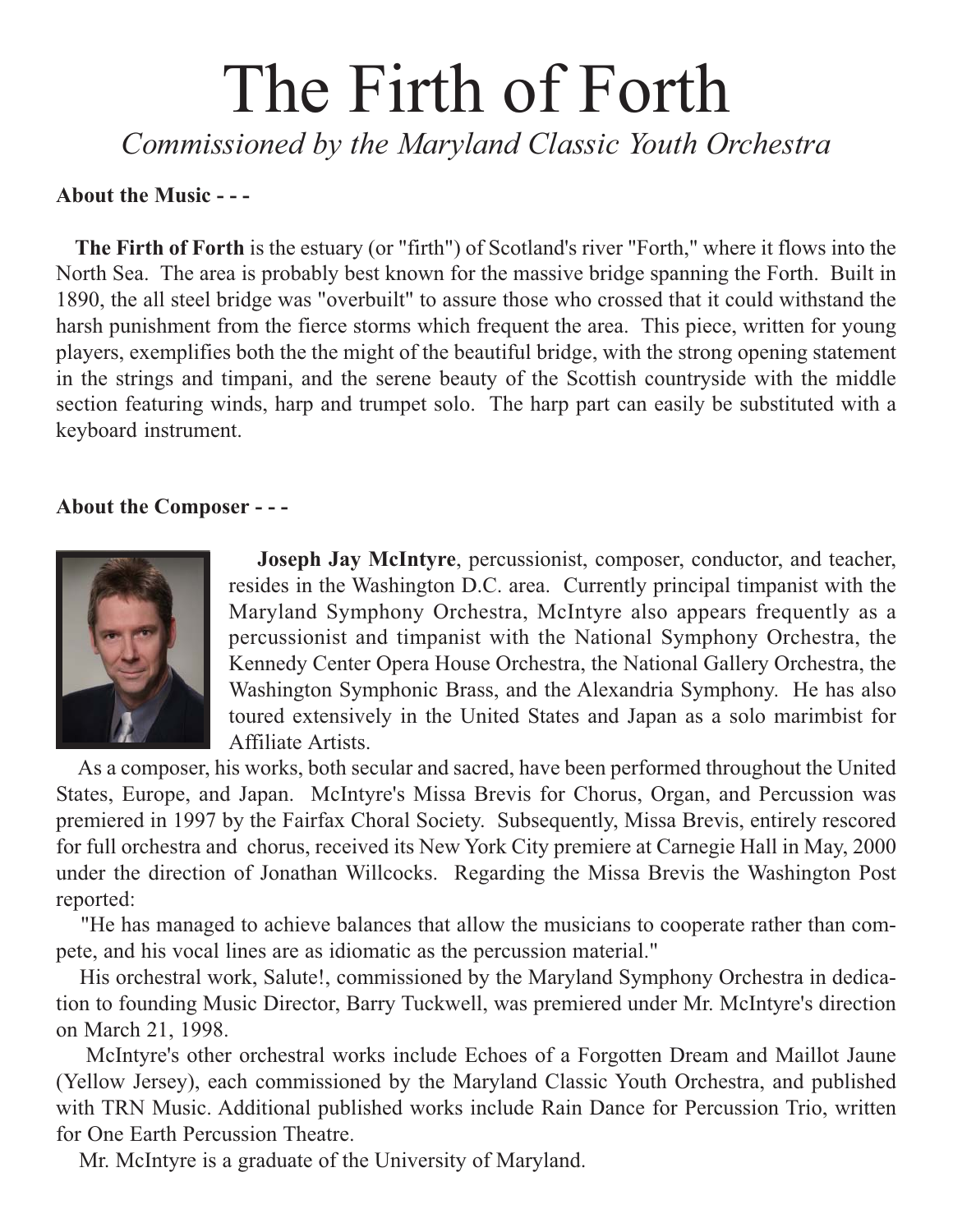### The Firth of Forth

|                             | <b>Risoluto</b> $\sqrt{ } = 72$                                    | - - -<br>$\overline{\phantom{a}}$ | $\overline{\phantom{a}}$<br>$-1$<br>$\overline{\phantom{a}}$ | $\mathbf{v}$ . We set                       |                                                      | Joseph Jay McIntyre                |
|-----------------------------|--------------------------------------------------------------------|-----------------------------------|--------------------------------------------------------------|---------------------------------------------|------------------------------------------------------|------------------------------------|
| 1st Flute                   | f                                                                  |                                   |                                                              |                                             |                                                      |                                    |
| 2nd Flute                   | ଙ<br>$\overline{f}$                                                |                                   |                                                              | ℯ                                           |                                                      |                                    |
| 1st Oboe                    |                                                                    | ЦР                                |                                                              | ₽<br>-                                      | Ξ                                                    | $\bullet$ .<br>$\qquad \bullet$    |
| 1st Clarinet in Bb          | 9                                                                  |                                   |                                                              |                                             |                                                      |                                    |
| 2nd Clarinet in $B$         | Ģ<br>⋥<br>₹                                                        |                                   | ₹<br>₹<br>∍                                                  | ▰                                           |                                                      | ₹<br>▰                             |
| $1\mathrm{st}$ Bassoon      | 91                                                                 | $\bullet$ $\bullet$ $\bullet$     | $\bullet$ $\bullet$ $\bullet$                                | $\epsilon$ $\epsilon$ $\epsilon$            | $\epsilon$ , , , ,                                   | $\epsilon$ , , , .                 |
| 1st Horn in F               | ⊕                                                                  |                                   |                                                              | ۰<br>ю                                      | $\overline{\phantom{a}}$<br>∙                        |                                    |
| 2nd Horn in F               | ⊚                                                                  |                                   |                                                              |                                             |                                                      |                                    |
| 1st Trumpet in $\rm B\flat$ | Θ                                                                  |                                   |                                                              |                                             |                                                      |                                    |
| 2nd Trumpet in Bb           | $\circ$                                                            |                                   |                                                              | 10                                          |                                                      |                                    |
| Trombone                    | $9^{\tiny 4}$<br>$\bullet$ $\bullet$ $\bullet$<br>$\boldsymbol{f}$ | $\bullet\bullet\bullet$<br>. .    | $\bullet$ $\bullet$<br>$\bullet$ $\bullet$                   | $\dot{\phantom{a}}$<br>$\bullet$ $\bullet$  | $\overline{\phantom{a}}$<br>$\overline{\phantom{a}}$ | $\bullet$ $\bullet$<br>$\bullet$ . |
| <b>Bass Trombone</b>        | $\mathbf{\partial}^*$<br>$\bm{f}$                                  | $\bullet$ $\bullet$               | $\bullet$ $\bullet$<br>$\bullet$ .                           | $\bullet$ $\bullet$ $\bullet$<br><u>. .</u> | $\bullet$ $\bullet$ $\bullet$<br>₽<br>-              | . .<br>. .                         |
| Tuba                        | $\mathbf{\mathcal{P}}^{:t}$<br>٠<br>f                              |                                   |                                                              |                                             |                                                      | ٠                                  |
| Timpani                     | <u> 9:</u><br>f f                                                  |                                   |                                                              |                                             |                                                      | $\dot{\phantom{1}}$                |
| Glockenspiel                |                                                                    |                                   |                                                              |                                             |                                                      |                                    |
| Harp<br>(or Keyboard)       | €<br> 9∷                                                           | €<br>$\overline{\phantom{a}}$     | €                                                            | €<br>Þ<br>ø                                 | ₿<br>$\overline{\phantom{a}}$                        | Ê<br>ø                             |
| Violin I                    | <b>Risoluto</b> $= 72$<br>f                                        |                                   |                                                              |                                             |                                                      |                                    |
| Violin $\rm II$             |                                                                    | فا                                |                                                              | ₽                                           |                                                      |                                    |
| $\it Viola$                 | $\boldsymbol{f}$                                                   |                                   |                                                              |                                             |                                                      |                                    |
| Violoncello                 | $\mathbf{\vartheta}$                                               |                                   |                                                              |                                             |                                                      |                                    |
| Double Bass                 | <u>J:L</u>                                                         |                                   |                                                              |                                             |                                                      |                                    |

GRADE 3 TRN2009-MC1

Copyright © MMIX by TRN Music Publisher, Inc. All Rights Reserved. Printed in U. S. A. International Copyright Secured.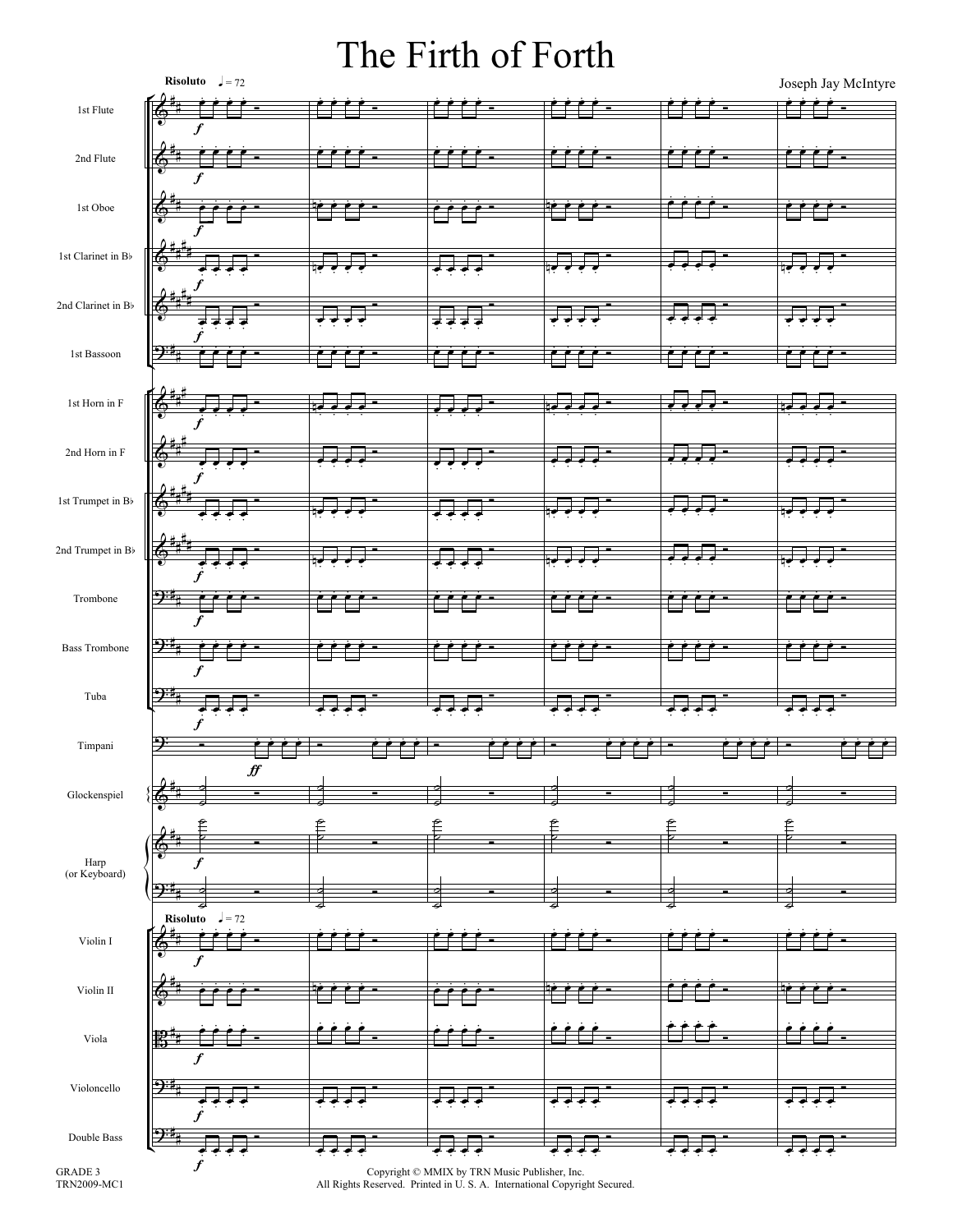

GRADE 3 TRN2009-MC1